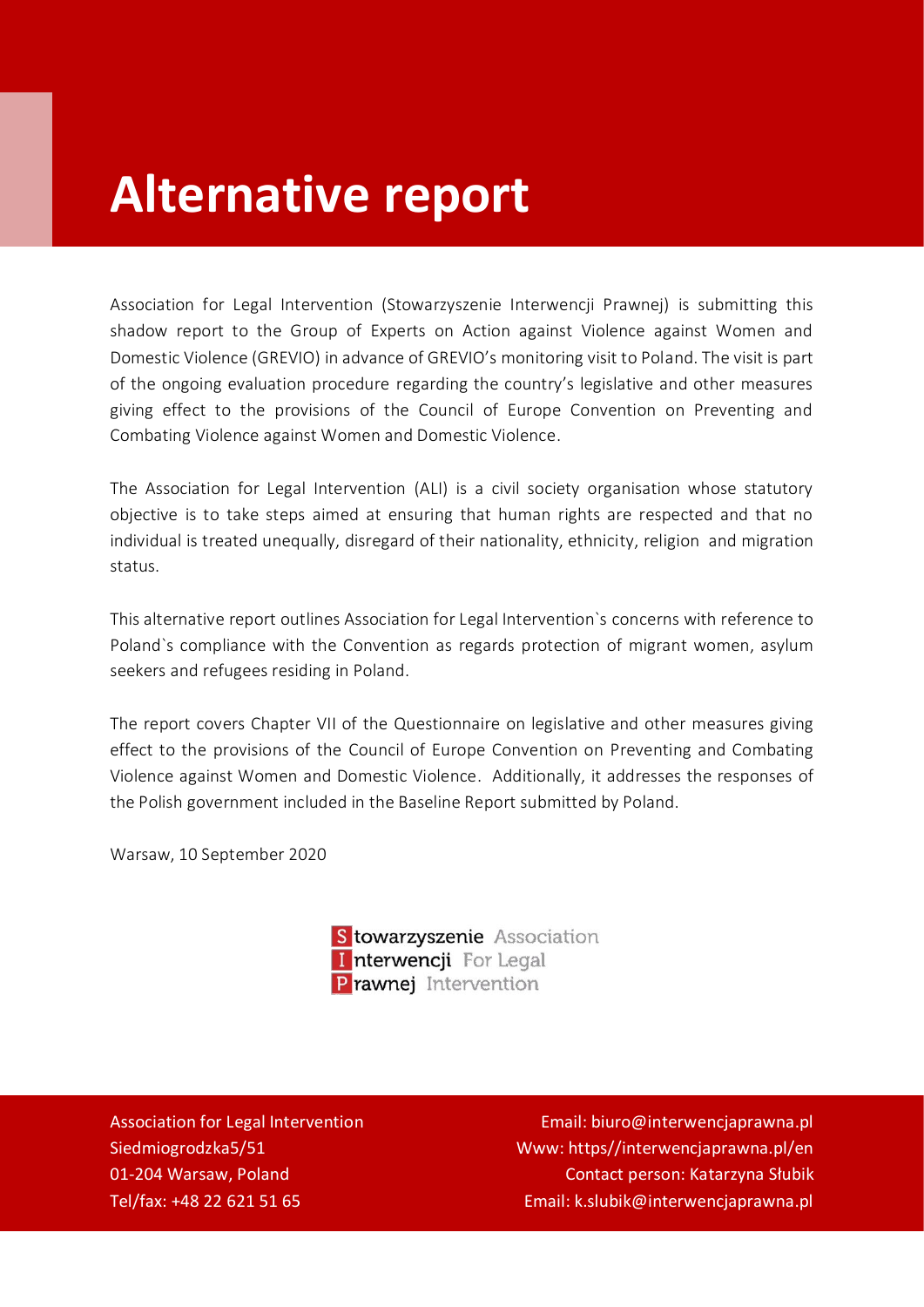#### VII. MIGRATION AND ASYLUM

# A. AUTONOMOUS RESIDENCE PERMIT FOR MIGRANT WOMEN VICTIMS OF GENDER-BASED VIOLENCE

There is no regulation in the Polish legal system which provides women - victims of violence a full guarantee of obtaining an autonomous residence permit. Existing special legal solutions are not effective and, as a rule, are intended only for persons who have been granted a divorce or separation and therefore do not cover a group of women in informal relationships or women who have left the perpetrator of violence but have not regulated their situation within family law.

# Residence permit granted due to extraordinary circumstances requiring short-term stay

In the opinion of the Association the temporary residence permit mentioned by the Polish authorities in the report, granted due to extraordinary circumstances requiring temporary residence<sup>1</sup>, cannot be considered the fulfilment of the obligations arising from Art. 59.1 of the Convention.

The examination of rights and obligations arising from obtaining a temporary residence permit due to circumstances requiring the short-term stay leads to the conclusion that this is one of the less favourable residence grounds stipulated by Polish law.

Primarily, it should be noted that although obtaining the permit in question is not conditional upon meeting the general migration requirements, such as obtaining a reliable and regular source of income, health insurance and guaranteed accommodation, the decision in this matter is of a discretionary nature and therefore, even if a specific personal situation requiring the presence of a woman - a survivor of violence in Poland - is demonstrated, the authority investigating the case is not obliged to issue a decision in accordance with the party's request.

Acquiring this particular residence permit is a formal obstacle to further legalization of stay in Poland based on other types of residence permits. A woman - a victim of violence, who has been temporarily granted such a permit, may not then effectively apply for a temporary residence permit under the general rules, because her application will not be considered<sup>2</sup>. Analogous obstacle exists in case of applying for permanent residence or residence of a longterm EU resident on the territory of the Republic of Poland<sup>3</sup>. Even assuming that the permit is

<sup>&</sup>lt;sup>1</sup> Art. 181 et seq. of the Act of 13 December 2013 on Foreigners (i.e. Journal of Laws of 2020, item 35)

<sup>&</sup>lt;sup>2</sup> Pursuant to Art. 99(1)(3) of the Act on Foreigners, the proceedings for granting a temporary residence permit are refused if, on the day the application is submitted, the foreigner is residing in Poland on the basis of a temporary residence permit due to circumstances requiring a short-term stay.

 $3$  Art. 196(1)(1)(c) and 213(1)(1)(g) of the Act on Foreigners.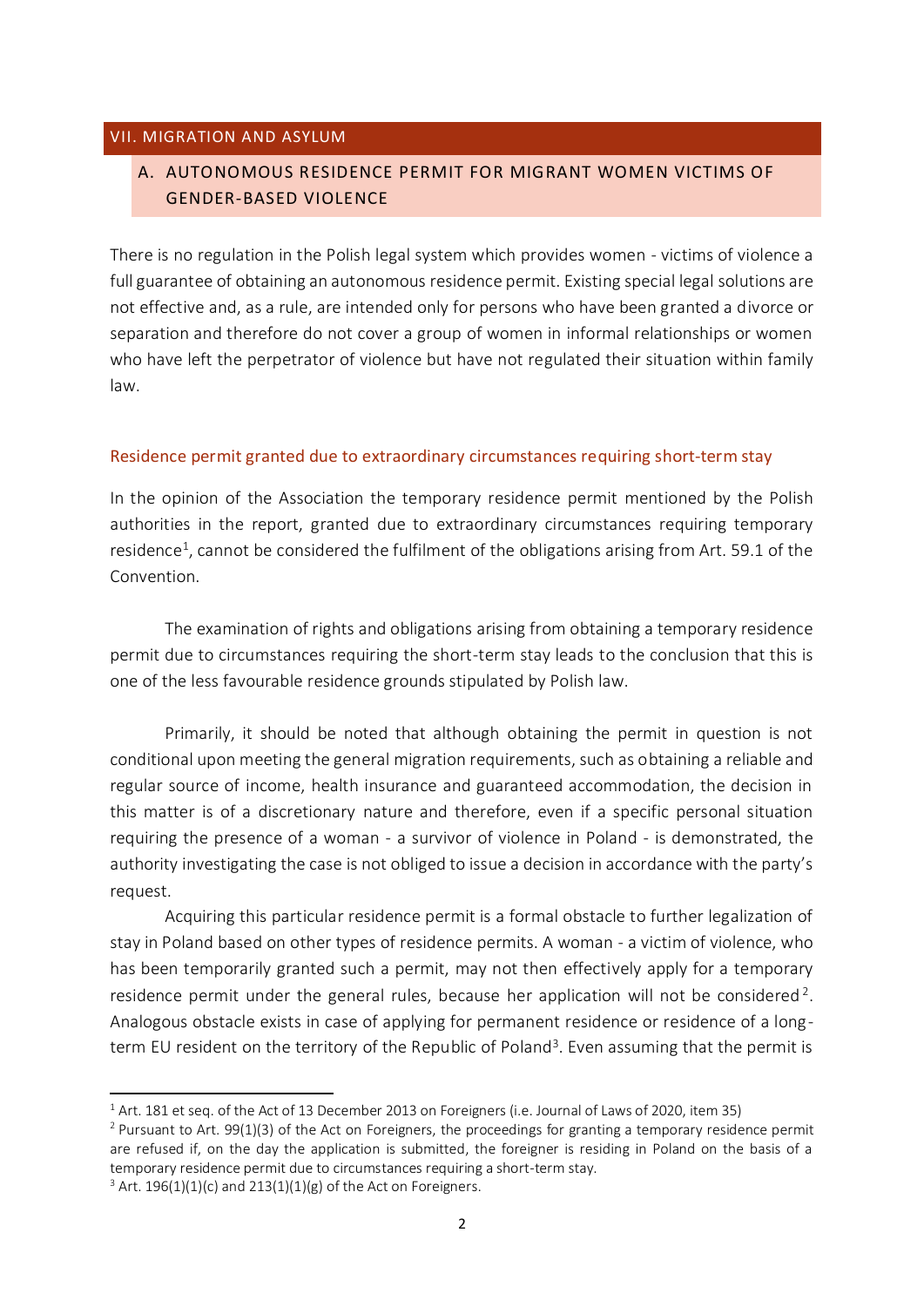a form of protection for women - victims of violence against the necessity to leave Poland, due to circumstances requiring a short-term stay, this protection is of a short-term nature as it prevents further legalization of the stay in Poland and entails the necessity to leave our country anyway.

Persons residing in Poland on the basis of a temporary residence permit due to circumstances requiring a short-term stay are deprived of the legal right to undertake employment, even in case of obtaining a work permit<sup>4</sup>. They also cannot expect financial assistance from the state, as their residence base excludes them from the group of persons entitled to social assistance benefits $^5$ .

Presented legal regulations demonstrate a lack of coherence in the system of protection of migrant women - victims of violence. On the one hand, Poland offers the possibility of obtaining a residence permit due to an exceptional personal situation, exempting from the necessity to meet the general legalization requirements, and on the other hand, it deprives the beneficiaries of the right to work and financial support from the state.

#### Residence permit for family members

The Baseline Report indicates that the Polish legislation provides for the possibility of obtaining an autonomous residence basis for family members of a Polish citizen or a foreigner with a residence status which enables obtaining a temporary residence permit for the purpose of family reunion<sup>6</sup>. As already indicated, these permits are only for the spouses and therefore do not cover victims of violence in an informal relationship and can only be applied for in the case of divorce or separation. An additional requirement is having a residence permit for a family member on the date of submission of the next application, which also limits the number of persons who can effectively apply for this residence permit as it excludes e.g. women staying in Poland on the basis of a visa or a residence permit other than the permit for family members.

Women - victims of violence legally residing on the territory of Poland, who do not meet the conditions for obtaining a permit for family members, may apply for a temporary residence permit on general principles. The basic condition in this case is to prove the circumstances justifying the stay in Poland for more than 3 months. It must be assumed that invoking violence before the authorities may constitute the basis for granting a residence permit, however difficult and often impossible it is to meet the other requirements for issuing a decision in accordance with the party's request, i.e. demonstrating a sustainable and regular income, residence and health insurance<sup>7</sup>. These requirements are particularly burdensome for women victims of violence and single parents who have very limited opportunities to find and undertake employment and thus to demonstrate their source of income.

<sup>4</sup> Art. 87 (1) (12) (c) of the Act of 20 April 2004 on Employment Promotion and Labor Market Institutions (i.e. Journal of Laws of 2019, item 1482)

<sup>5</sup> Art.5 *a contrario* of the Act of 12 March 2004 on Social Assistance (i.e. Journal of Laws of 2019, item 1507)

 $6$  The basis for residence is defined in art. 159 (1) of the Act on Foreigners

 $7$  Art. 187 (8) in connection with Art. 188 (3) (1), (2) and (4) of the Act on Foreigners.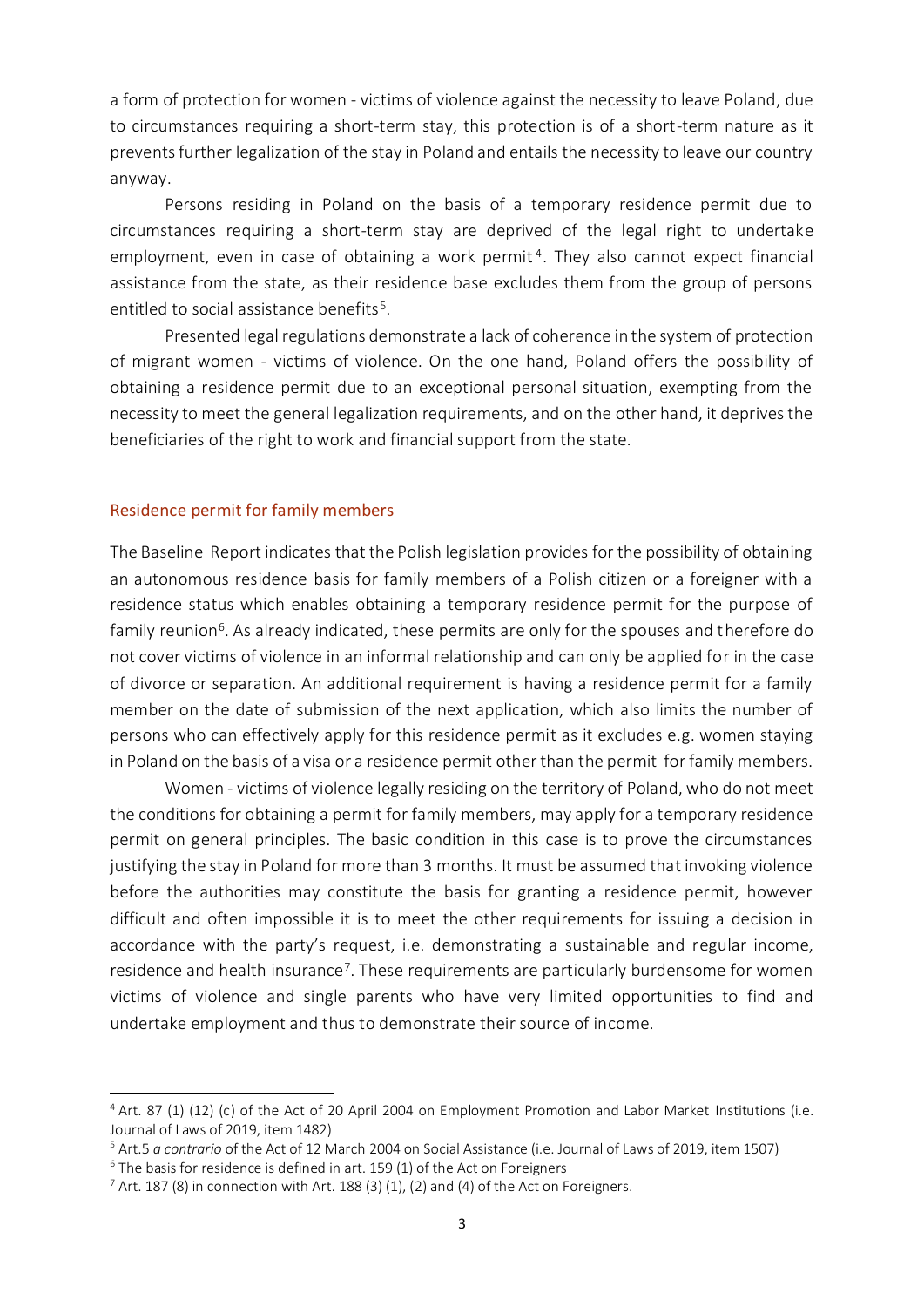These regulations demonstrate the unequal treatment pursuant to the law on foreign women victims of violence, depending on whether the perpetrator of the violence is/were their spouse or an informal partner. Women in an informal relationship cannot count on privileged treatment for legalizing their stay, except for the right to apply for a temporary residence permit due to circumstances requiring a short-term stay, which, as indicated, provides them only temporary and strictly limited protection.

#### B. GENDER- BASED VIOLENCE AGAINST WOMEN AS A FORM OF PERSECUTION

Polish regulations on granting international protection do not contain a direct reference to Art. 60(121) of the Convention. According to Art. 13(1) of the Act on granting protection to foreigners within the territory of the Republic of Poland, a foreigner is granted refugee status if, due to a well-founded concern about being persecuted in the country of origin for reasons of race, religion, nationality, political opinion or membership of a particular social group, he or she cannot or does not want to benefit from the protection of that country. This means that persecution or gender-based violence is not directly indicated in the Act as an independent prerequisite for granting international protection in Poland. However, victims of such violence may, in theory, invoke the premise of belonging to a persecuted social group

Polish asylum authorities generally refuse to recognize victims of gender-based violence such as women who have been raped in Muslim countries, victims of domestic violence, women at risk of so-called honour killings or separation with children after divorce as a social group within the meaning of the Geneva Convention. Furthermore, Polish administrative bodies of both instances often questioned the credibility of foreigners' testimonies as to the forms of violence they experienced or fear of experiencing it in the past<sup>8</sup>, or indicated that before coming to Poland, the applicants had not taken action to protect their rights in their country of origin, and thus did not demonstrate that they could not receive assistance from the authorities of their country of origin<sup>9</sup>.

The same argument is made by the authorities of both instances in cases of domestic violence as well as in cases where the perpetrators of sexual violence were state agents and the incident occurred during the performance of their official activities<sup>10</sup>. There are decisions in which the administrative authorities indicate that the gender-based violence experienced by a foreigner was of a purely criminal nature and as such does not qualifies for international protection (e.g. in cases where the foreigners were victims of sexual violence committed by law enforcement officers as well as victims of long-term domestic violence). Moreover, the Polish administrative authorities and the Border Guard do not recognize, as a form of gender-based violence, the risk of the husband's family taking the child away after the divorce of the child's parents, which occurs against the will of the mother and actually means separating the child from her. ALI is familiar with the rulings which indicate that these are family cases and the authorities of another country (in this case Poland) do not have jurisdiction to decide on them.

<sup>8</sup> E.g. The decision of the Head of the Office for Foreigners of 8 May 2018, No. DPU.420.83.2017.

<sup>9</sup> The decision of the Head of the Office for Foreigners of 26 November 2018, No. DPU.420.745.2018.

<sup>&</sup>lt;sup>10</sup> The decision of the Head of the Office for Foreigners of 8 May 2018, No. DPU.420.83.2017.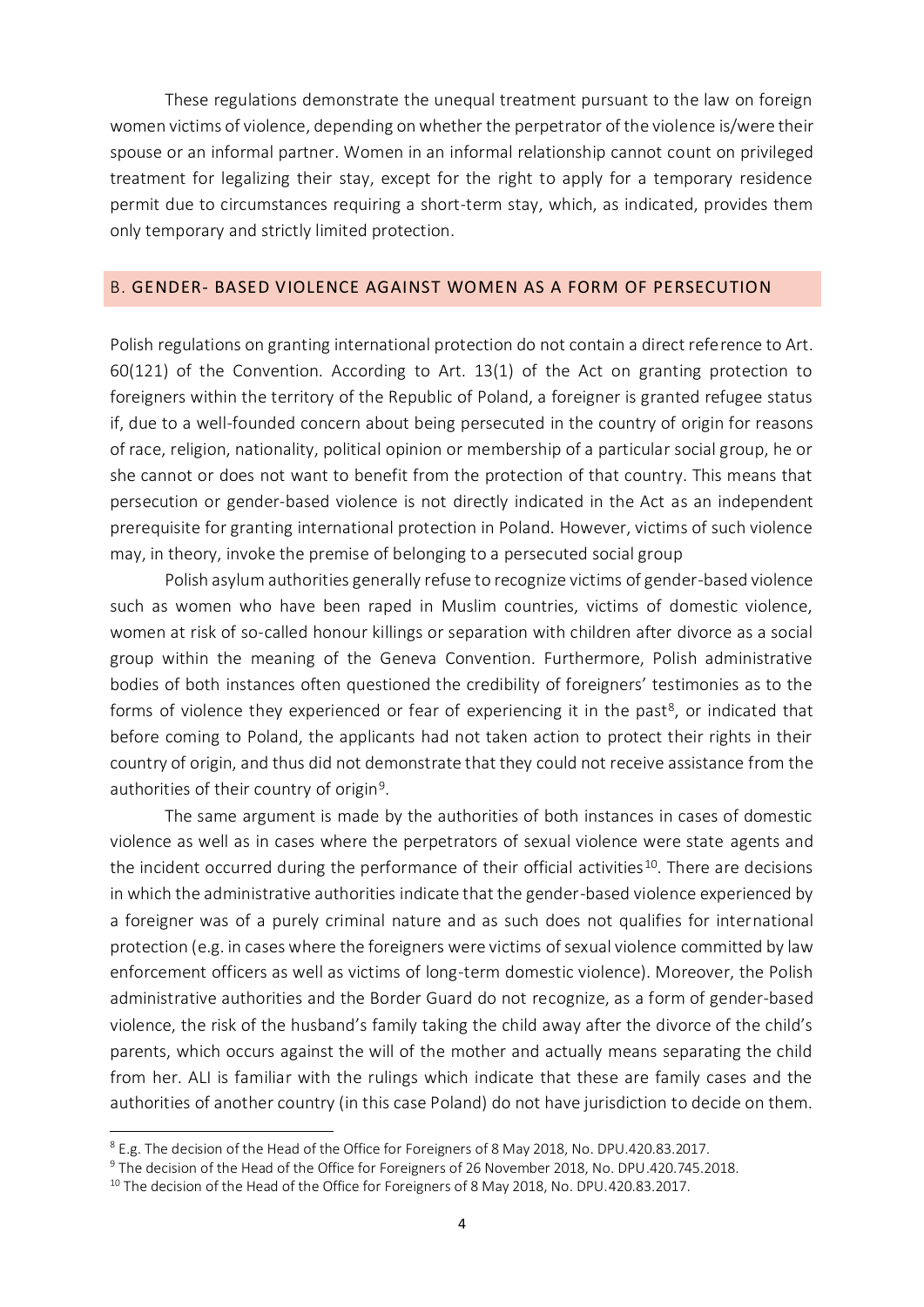It should be noted that in just a few cases, in which the Head of the Office for Foreigners deemed the party's testimony as to the violence as credible, the possibility of internal relocation of the applicant in the country of origin was nevertheless indicated $^{11}$ .

Significantly, administrative authorities usually rely only on general Country of Origin Information (COI), e.g. in terms of human rights and security. When evaluating COI, the administrative authorities also do not take into consideration cultural circumstances, e.g. the fact that in some countries women usually cannot or are afraid to report to the law enforcement authorities with requests for help and criminal proceedings against perpetrators of violence experienced by their relatives or to withdraw it as a result of the influence of other family members $^{12}$ .

With reference to the Polish government's statement that "The Border Guard ensures that the submission of an application for international protection and the interview is conducted without the participation of other persons on whose presence the applicant has not consented, under conditions ensuring an appropriate level of confidentiality and enabling the applicant to fully present the reasons for submitting an application for international protection. In this regard, the authority conducting the proceedings shall, at the request of the applicant, ensure that he or she is interviewed by a person of the same sex where the circumstances of the case indicate that this will enable the application for international protection to be fully justified", it should be emphasized that, according to the practice of ALI, foreigners have repeatedly applied for international protection in a facility with other unknown to them persons present. Applicants were required to provide all relevant information about past violence in their presence. Furthermore, women who were victims of violence by their husband (who is usually an applicant for international protection on behalf of all family members) indicated to their lawyers that they were unable to speak freely with a Border Guard officer. Although they were taken to a separate room to instruct them about the right to file a separate application for international protection from their husband and the consequences of filing a joint application, the room was, for example, next to the room where the husband was staying, the instructor was the man (to whom the foreign woman could not, for cultural reasons, tell her about the violence she had suffered) or the instructions were given in her husband's language, when she only spoke the language at a basic level (e.g. citizens of Tajikistan submitting an application for international protection, in Russian).

What is more, ALI is aware of situations when in the decision to refuse international protection addressed to all family members, the authorities cited excerpts from foreigners' testimonies describing the forms of gender-based violence suffered by them, despite their explicit request not to disclose to their husbands information about the forms of violence experienced so far (e.g. for cultural reasons). It should be mentioned that Polish legal regulations allow for issuing separate decisions to family members (despite submitting a joint application) in cases where issuing a single decision would lead to the disclosure of a particular situation of the applicant or the person on whose behalf the applicant is acting, which could

<sup>&</sup>lt;sup>11</sup> M. Jaźwińska (ed.), *SIP in action. The rights of migrants in Poland in 2019, Association for Legal Intervention,* Warsaw, 2020, p. 10-12.

<sup>12</sup> *Ibidem.*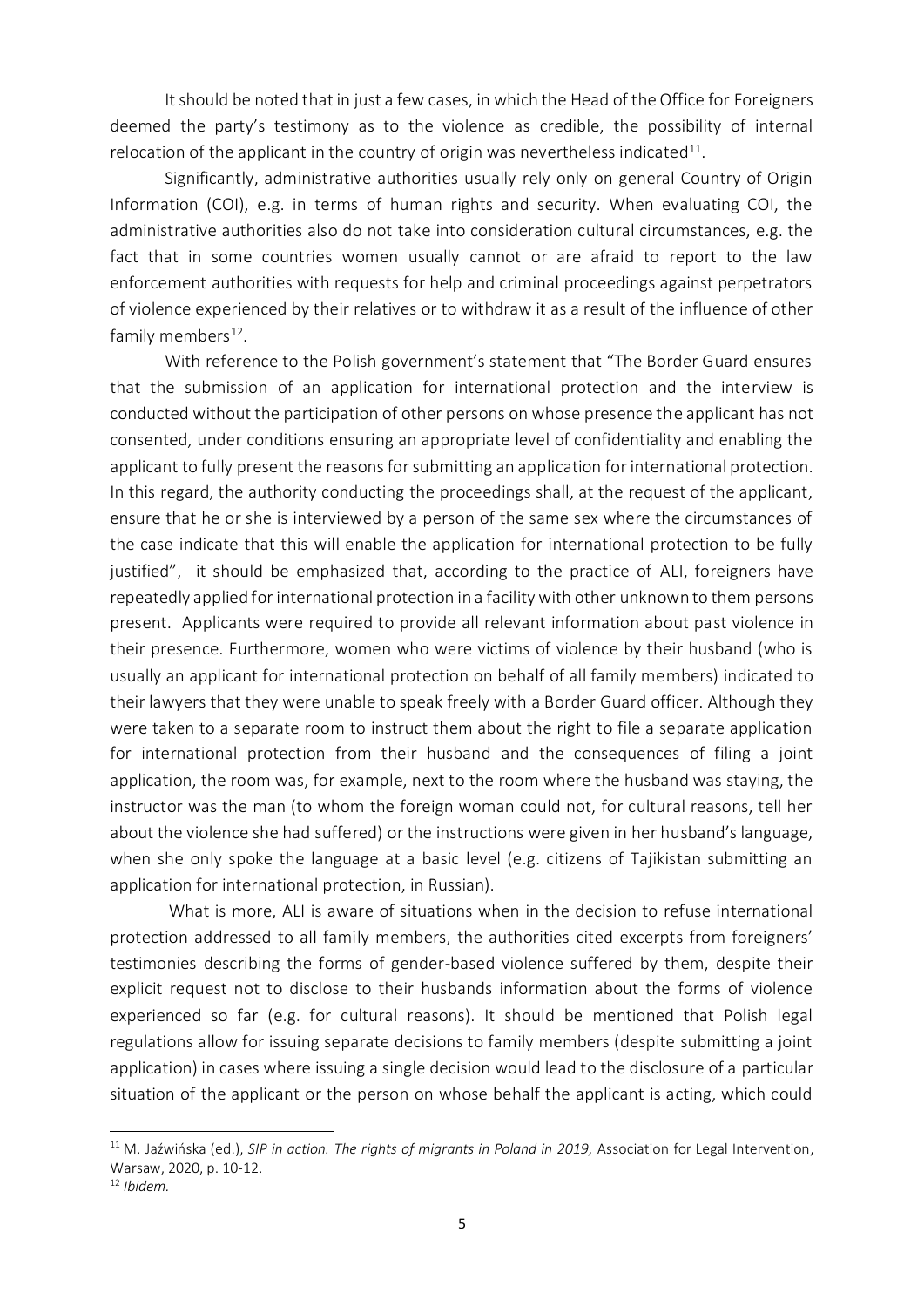endanger their interests, in particular in cases related to persecution based on sex, sexual orientation, gender identity or age $^{13}$ .

ALI does not have comprehensive data on the number of victims of gender-based violence, who have been granted refugee status or subsidiary protection or permit for residence for humanitarian reasons in Poland, as this data is not collected. Nevertheless, according to the long-standing practice of ALI, in the majority of cases where victims of genderbased violence were supported by its lawyers, the Polish asylum authorities of both instances refused to grant these women a refugee status. Only in rare cases have foreigners who have been victims of gender violence been granted subsidiary protection or humanitarian residence<sup>14</sup>.

# C. GENDER-SENSITIVE ASYLUM PROCEDURES AND RECEPTION CONDITIONS

# Legal aid in reception centers

Contrary to what was indicated in the Baseline Report, ALI does not provide legal support in criminal procedures in the reception centre for asylum-seekers in Warsaw. Association does provide legal assistance in the said centre, however the legal aid concerns issues related to receiving international protection in Poland. What is more, the Association does not cooperate with the state in providing legal assistance in the centre, nor does it receive any funding from the state for this purpose. There is no available information about any particular support in criminal procedures to women in the centres for foreigners in Poland. It should be noted that the staff in the reception centres, are employees of the Office for Foreigners, and not social workers specialized in reacting to crisis situations.

# Interview conditions in detention centres

It should be emphasized that interrogation of persons placed in detention centers usually is conducted through an Internet communicator, regardless of the foreigner's psychophysical condition. Such interrogations are also conducted with vulnerable persons, including victims of gender-based violence. Asylum interviews conducted by means of distant communication do not allow to establish and maintain a sufficiently safe atmosphere of trust with an asylum seeker, especially a vulnerable one, necessary to allow her to freely present her asylum case. In consequence, it can negatively influence her credibility assessment  $^{15}$ .

<sup>&</sup>lt;sup>13</sup> Art. 47(2) of the Act on Granting Protection to Foreigners on the Territory of the Republic of Poland.

<sup>&</sup>lt;sup>14</sup> Residence for humanitarian reasons is a form of protection against deportation granted by the Border Guard or the Head of the Office for Foreigners in the return proceedings, Art. 348(1-3) of the Act on Foreigners.

<sup>15</sup> O. Dobrowolska, M. Jaźwińska, A. Pulchny *Procedural guarantees [in]:* M. Jaźwińska (ed.). *SIP in action. The rights of migrants in Poland in 2019,* Association for Legal Intervention, Warsaw, 2020, *p. 30,* available online: [https://interwencjaprawna.pl/wp-content/uploads/2020/06/SIP-RAPORT-2019-ENG.pdf.](https://interwencjaprawna.pl/wp-content/uploads/2020/06/SIP-RAPORT-2019-ENG.pdf)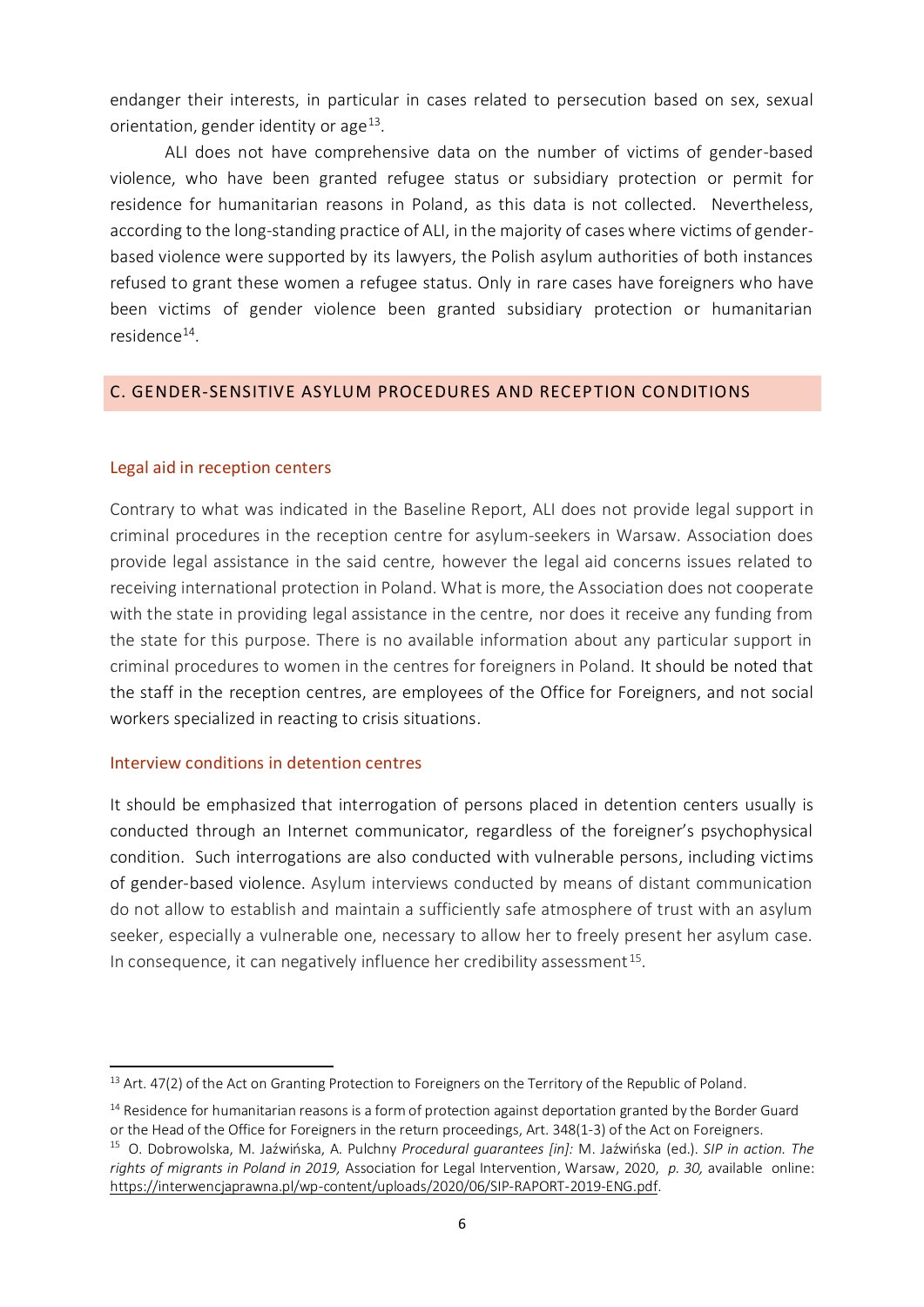#### Failure to record status interviews

Furthermore, status interviews with asylum seekers are never recorded, even if the applicant requests it. It puts an undue hardship on, or in certain cases makes it impossible for an asylum seeker to challenge the accuracy of the protocol (written down in Polish) later. Inconsistencies in the protocol can have a far-reaching negative consequence for an asylum seeker. Despite the fact that legally the possibility to register asylum interviews was introduced in 2015, the Office for Foreigners states that they do not see the need to register those interviews. In 2019 no interview was registered $^{16}$ .

#### Data on interventions in the reception centres

ALI confirms that the Local Cooperation Teams do operate at the centres for asylum seekers. However, since there is no open access data as to the number of yearly interventions and its impact, it would be recommended that GREVIO inquiries about the precise numbers and evaluation of the programme.

### D. NON-REFOULEMENT OF VICTIMS OF GENDER-BASED VIOLENCE

According to the Act on Foreigners a migrant shall be granted a residence permit for humanitarian reasons, if his or her return to the country of origin would pose a threat to life, freedom or personal security, or he or she could be subjected to torture, inhuman or degrading treatment or punishment $^{\rm 17}$  Such a person cannot be deported despite the deportation order  $^{\rm 18}$ .

Gender-based violence is not specifically mention as a basis for granting a residence permit for humanitarian reason. However, the vast majority of act of gender-based violence will fall within one of the limbs of Article 348 of the Act on Foreigners.

One of the problems in terms of guaranteeing the respect for the non-refoulement principle in relation to women – failed asylum seekers, is that in the return procedure the authorities fail to examine whether the return would violate their right to life or the prohibition of torture, other inhuman and degrading treatment. Decision-makers claim that this issue has already been assessed during the asylum procedure and there is no need to re-assess it.

In the cases confronted by the Association, the most frequent reason for the negative decisions was the lack of faith in the women's testimonies concerning the violence they were subjected to and the recognition by the Polish authorities that there are means of legal protection against violence in their country of origin, and therefore they should seek protection there in the first place.

Furthermore, the risk of the forced separation from children or the risk of domestic violence is not always recognized as a legitimate reason to obtain a residence permit for

<sup>16</sup>*Ibidem.*

<sup>&</sup>lt;sup>17</sup> Article 348 (1) of the Act on Foreigners.

 $18$  Article 330 (1) (2) of the Act on Foreigners.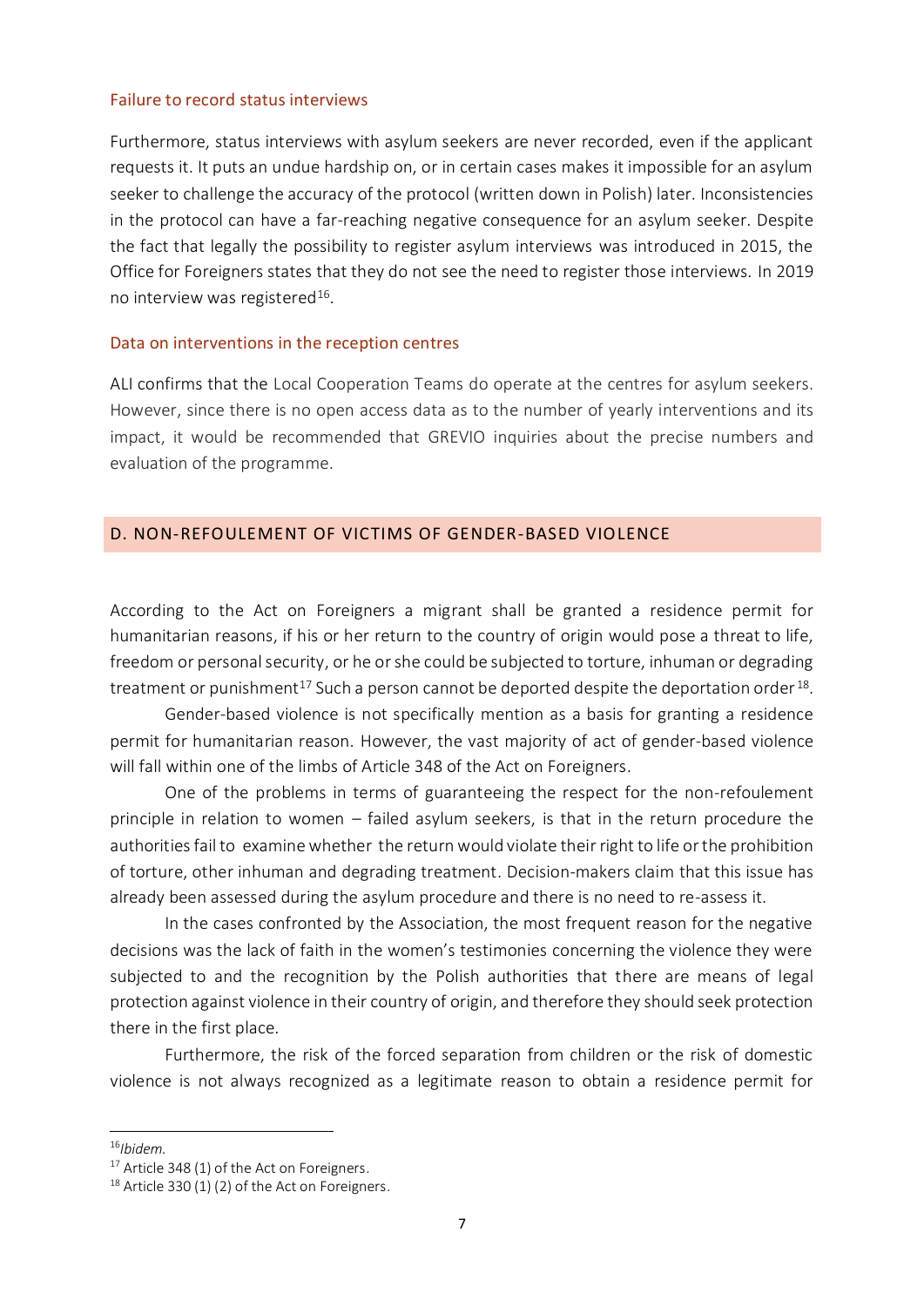humanitarian reasons. Usually either the credibility of women is questioned or the reality of the risk of gender-based violence in their countries of origin<sup>19</sup>. ALI is aware of cases when, after a forced deportation, women, survivors of domestic violence, were forcibly separated from their children<sup>20</sup>.

# E. OTHER MEASURES TAKEN IN RELATION TO THE PROTECTION OF MIGRANT WOMEN VICTIMS AND WOMEN ASYLUM SEEKERS

The Polish state does not provide special instruments for the protection of migrant women's rights, nor does it provide for integration measures that would take into consideration the specificity of their situation.

# Lack of access to crisis intervention

The system providing support for victims of domestic violence is twofold: one is based on the Act on Counteracting Domestic Violence, which comprises shelter and legal and psychological support - this support can be used by all women regardless of the type of legal residence of a migrant in Poland. The difficulty, however, is the low availability of this support - there are only 16 centers in Poland. In this context, the majority of victims of gender-based violence benefit from support in the form of crisis intervention and accommodation in social welfare institutions - crisis intervention centers (Ośrodki Interwencji Kryzysowej). Nevertheless, these facilities are not available to a large group of migrant women: asylum seekers, holders of visas, undocumented migrants, holders of humanitarian or tolerated stay permits. These categories of migrants remain unprotected.

# Lack of recognition of special needs of migrant women

The majority of employees of Polish state institutions are not properly qualified to work with people with migration background. There are no educational anti-discrimination and intercultural programs in such institutions. Furthermore, there are problems at the language level, especially when migrants speak other languages than Polish, English or Russian. For instance, the State Agency for Alcohol Related Problems - the main state agency that is currently responsible for combating gender-based violence - funds a 24-hour hotline which offers support in English and Russian only a few hours a week<sup>21</sup>.

<sup>19</sup> M. Jaźwińska, M. Sadowska, *Survivors of violence*. [in:] M. Jaźwińska (ed.), *SIP in action. The rights of migrants in Poland in 2019,* pp.10-14, Association for Legal Intervention, Warsaw, 2020.

<sup>20</sup> M. Jaźwińska, *Procedural guarantees.* [in:] M. Jaźwińska (ed.), *SIP in action. The rights of migrants in Poland in 2019,* pp.45, Association for Legal Intervention, Warsaw, 2020.

<sup>21</sup> PARPA website, available online: http://www.parpa.pl/index.php/przeciwdzialanie-przemocy/pogotowieniebieska-linia.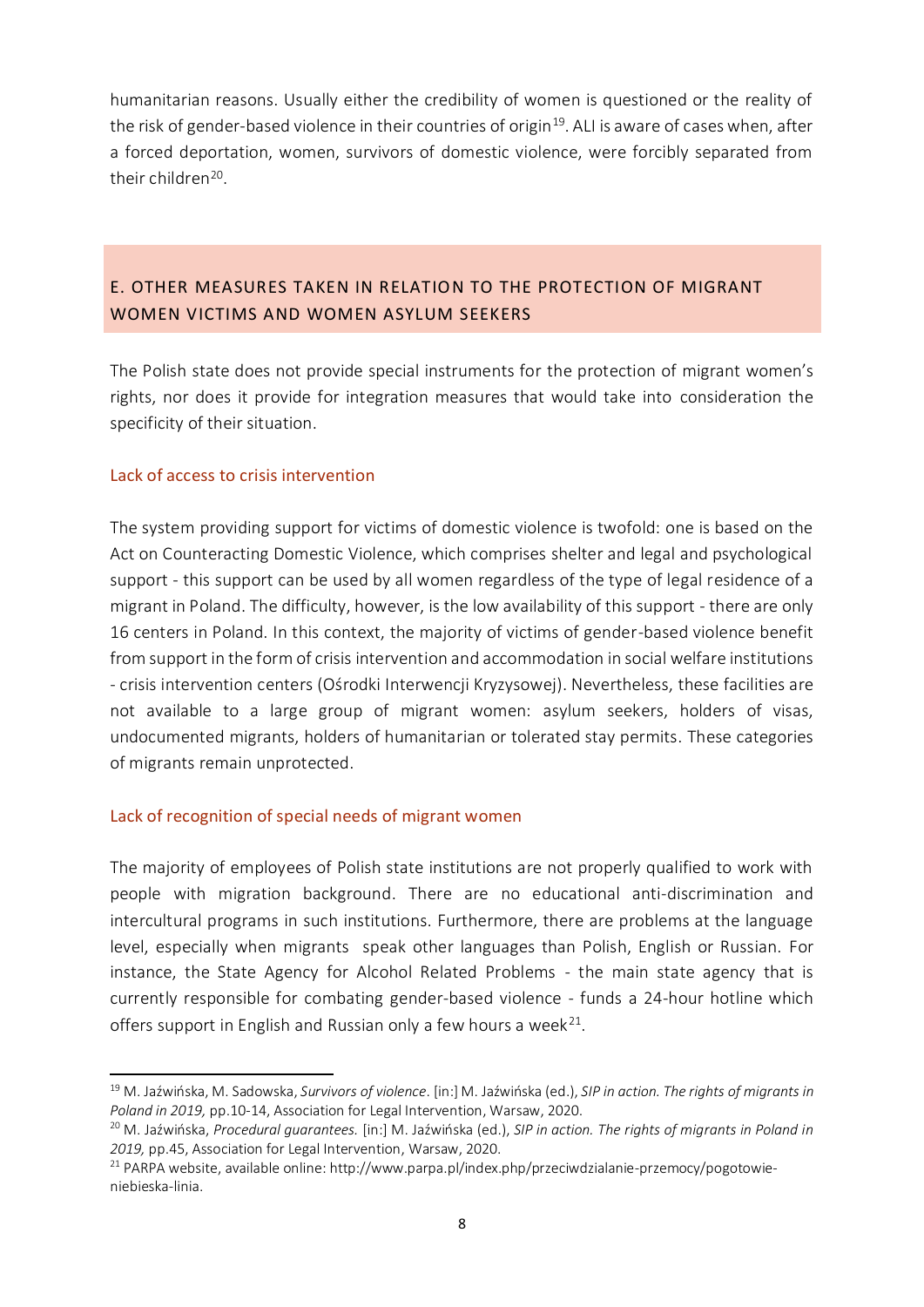#### Abuse in the labour market

Widespread violation of labour and social security law by employers or labour intermediaries is yet another problem. One of the reasons for the abuse of migrant workers is the fact that each of these legalization documents, which a foreigner is obliged to possess, is connected with a specific employing entity (employer, employment agency) and individual working conditions. Changing employer makes it necessary to start the procedure of work legalization from the beginning. Concerns about the loss of financial independence and documented residence force foreigners to continue working, even if they experience discrimination or violence, including sexual violence. Additionally, the authority appointed to inspect working conditions - the Labour Inspectorate - is at the same time the authority appointed to control the legality of the migrant's residence and cooperates strictly with the Border Guard in this respect.

Women, survivors of domestic violence, might have unduly restricted access to social assistance. In order to apply for parental benefits they had to provide an alimony decision. If they brought an action for alimony payments, their location would be revealed to their spouses  $-$  perpetrators of domestic violence, which would put them at a risk<sup>22</sup>.

#### Unlawful detention of victims of violence

Polish regulations provide for an absolute prohibition of detention of migrants whose psychophysical condition may suggest that they were subjected to violence. However, nongovernmental organizations are familiar with cases of detention of people who were most likely victims of torture or who were directly identified as victims of torture. This is due to the failure of a properly functioning mechanism for identifying particularly vulnerable people. An example of the above is the fact that even if foreigners, after being detained by the Border Guard, declare that they have been victims of violence, they are not subject to appropriate medical and psychological examinations which would enable them to be excluded from the detention centre<sup>23</sup>. These observations were confirmed by the monitoring of the delegation of the National Mechanism for the Prevention of Torture, operating at the Ombudsman.<sup>24</sup> One of the few examples described was the case of a single woman with three children, reporting on torture and violence in her country of origin, being placed in a guarded facility.<sup>25</sup>

One case when a survivor of rape was placed in immigration detention was communicated to the Polish Government by the European Court of Human Rights (case no.

<sup>22</sup> A. Chrzanowska, P. Mickiewicz, M. Sadowska, *Parental benefits*[in:] M. Jaźwińska (ed.), *SIP in action. The rights of migrants in Poland in 2019*, pp.61-65, Association for Legal Intervention, Warsaw, 2020.

<sup>23</sup> M. Jaźwińska, *Immigration detention [in]:* M. Jaźwińska (ed.), *SIP in action. The rights of migrants in Poland in 2019*, Association for Legal Intervention, Warsaw, 2020 *p. 47.*

<sup>&</sup>lt;sup>24</sup> Address of the Ombudsman to the Head Commander of the Border Guard (KMP.572.4.2016.AI), 2017 https://www.rpo.gov.pl/pl/content/ofiary-tortur-nie-powinny-przebywac-w-strzezonych-osrodkach-dlacudzoziemcow-rpo-pisze-do-komendanta.

<sup>25</sup> *Ibidem*